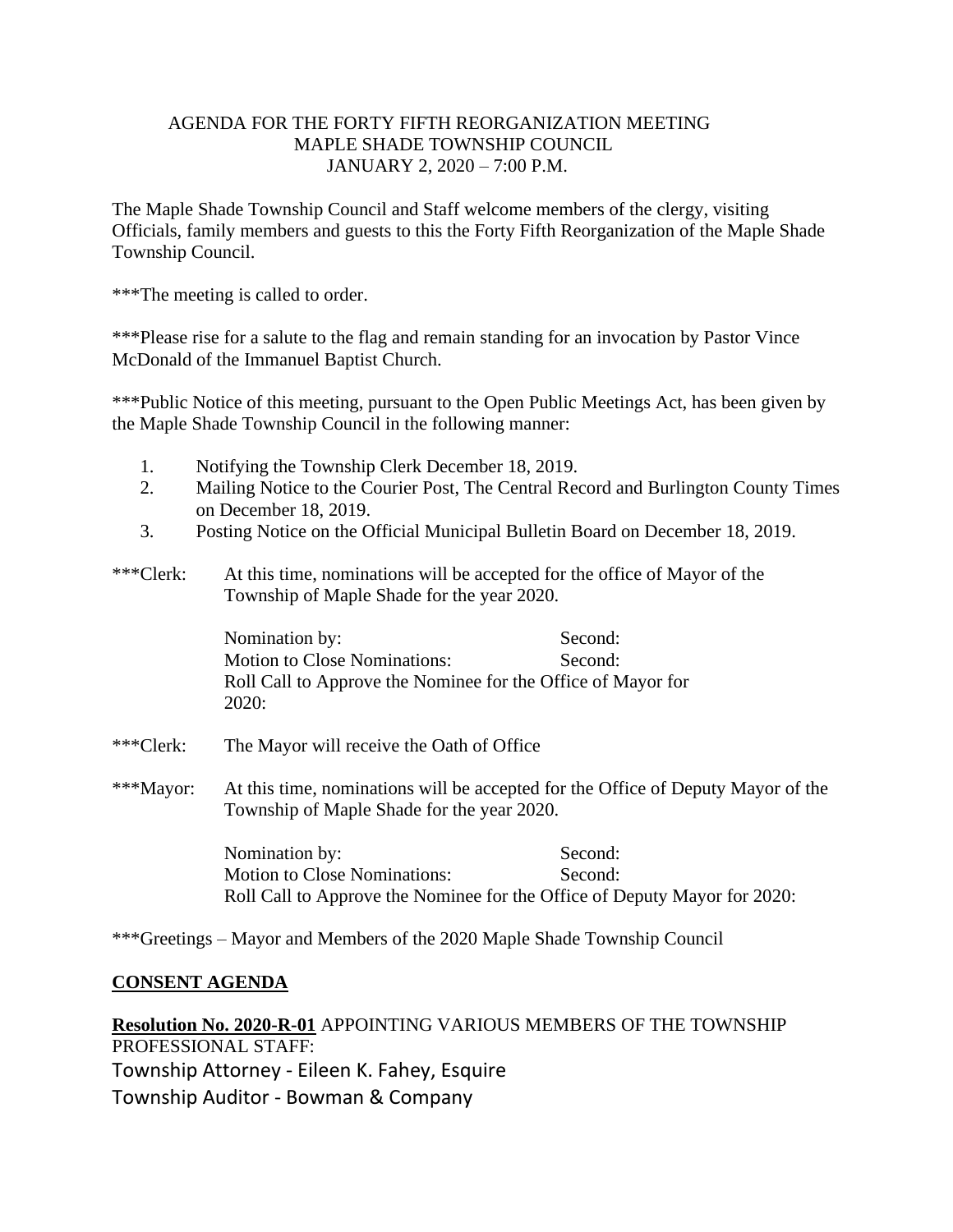Township Engineer - Alaimo Group Road Project Engineer - CME Associates Environmental Engineer - Environmental Resolutions, Inc Township Prosecutor - Malamut & Assoc Township Public Defender - Cristian M. Towers Bond Counsel - DeCotiis, FitzPatrick, Cole & Giblin, LLP Insurance Broker - CBIZ Employee Services Organization Redevelopment Attorney - Genova, Burn, LLC Labor Attorney - Lenox, Socy, Formidoni, Giordano Risk Management Services - Fairview Insurance Agency Associates, Inc Utility / Recreation Engineer - Remington & Vernick Engineers Appraisal Services - J. McHale & Associates, Inc Financial Advisor - Phoenix Advisors, LLC

**Resolution No. 2020-R-02** APPROVE CALENDAR OF MEETINGS – MUNICIPAL BOARDS AND AGENCIES

**Resolution No. 2020-R-03** APPOINT COREY E. AHART AS MUNICIPAL JUDGE OF THE MUNICIPAL COURT OF THE TOWNSHIP OF MAPLE SHADE, IN THE COUNTY OF BURLINGTON TO A THREE-YEAR TERM

**Resolution No. 2020-R-04** ADOPTION OF THE 2020 TEMPORARY CURRENT FUND BUDGET AND THE 2020 TEMPORARY UTILITY FUND BUDGET

**Resolution No. 2020-R-05** ADOPTION OF A CASH MANAGEMENT PLAN

**Resolution No. 2020-R-06** DESIGNATING DEPOSITORY FOR MUNICIPAL FUNDS: Columbia Bank New Jersey Cash Management Plan New Jersey Asset and Rebate Management Program

# **Resolution No. 2020-R-07** DESIGNATE OFFICIAL NEWSPAPERS:

Courier Post Central Records Burlington County Times Newsweekly

### **Resolution No. 2020-R-08** APPOINT MEMBERS TO THE SITE PLAN/SUBDIVISION REVIEW BOARD

Teresa Porrini Full Member December 31, 2020 Thomas Mastrangelo Full Member December 31, 2020 Frank Troso Full Member December 31, 2020

**NAME MEMBER TYPE TERM EXPIRATION**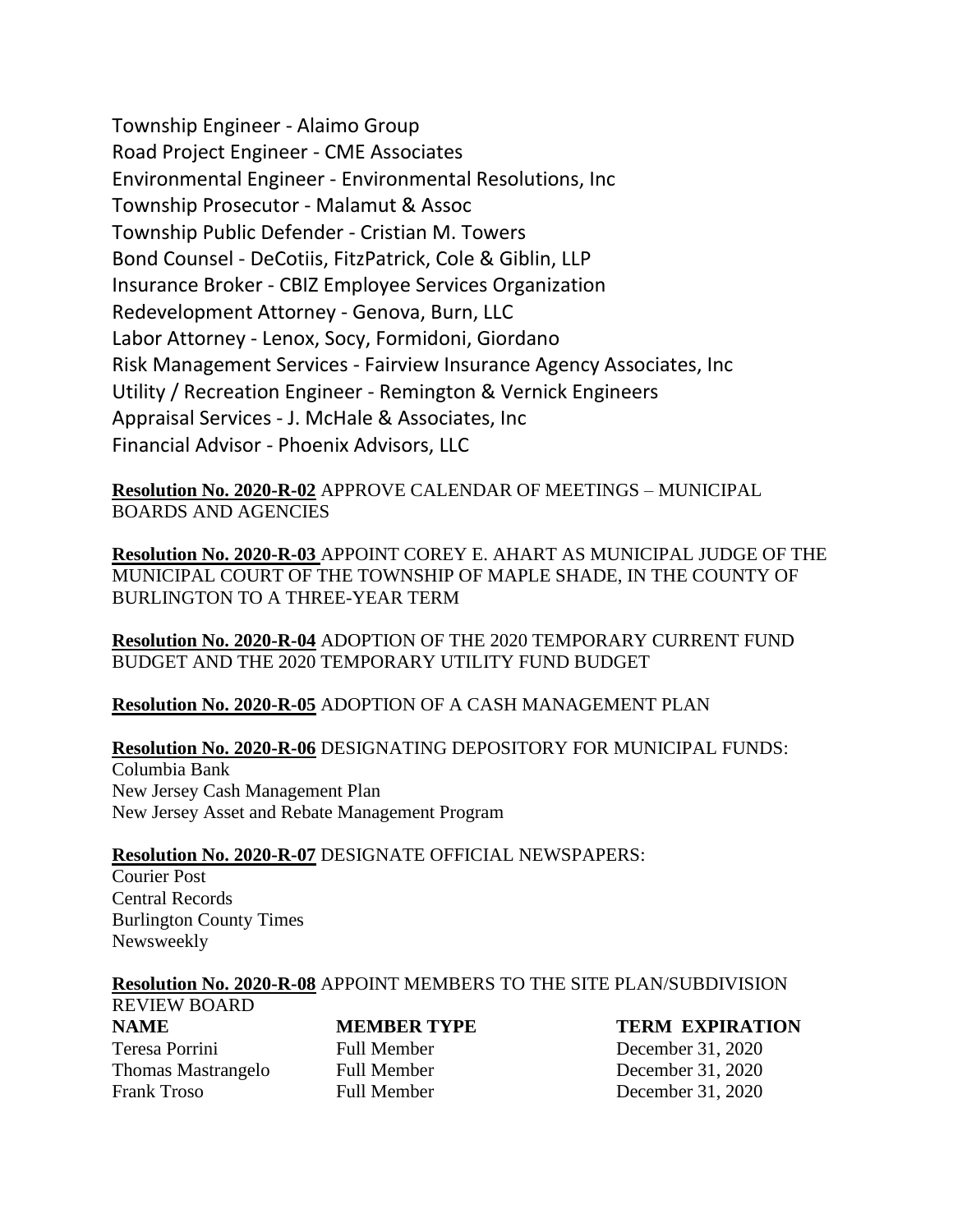| John Gee            | Alternate #1   | Decemb |
|---------------------|----------------|--------|
| <b>Nelson Wiest</b> | Council Member | Decemb |

John Ger 31, 2020 er 31, 2020

# **Resolution No. 2020-R-09** APPOINT MEMBERS TO THE MAPLE SHADE PLANNING

**NAME MEMBER TYPE TERM EXPIRATION** Frank Troso Class IV December 31, 2023 MaryAnne Constantine Class IV December 31, 2021 Thomas Mastrangelo Alternate #1 December 31, 2020 Fred Turek Alternate #2 December 31, 2021 Claire Volpe Class I Member December 31, 2020 Susan Danson Class II Member December 31, 2020 Sandy Nunes Class III Member December 31, 2020

BOARD

### **Resolution No. 2020-R-10** APPROVE APPOINTMENTS TO THE ZONING BOARD OF ADJUSTMENT

| TUUUUUIIIUUU       |                        |  |  |  |
|--------------------|------------------------|--|--|--|
| <b>MEMBER TYPE</b> | <b>TERM EXPIRATION</b> |  |  |  |
| Class IV           | December 31, 2023      |  |  |  |
| Class IV           | December 31, 2023      |  |  |  |
|                    |                        |  |  |  |

### **Resolution No. 2020-R-11** APPROVE APPOINTMENTS TO THE MAPLE SHADE ADVISORY BOARD OF COMMERCE

| <b>NAME</b>          | <b>MEMBER TYPE</b>            | <b>TERM EXPIRATION</b> |
|----------------------|-------------------------------|------------------------|
| Linda Marryott-Wiest | <b>Full Member</b>            | December 31, 2022      |
| Helen Iappulici      | <b>Full Member</b>            | December 31, 2022      |
| <b>Steve Torrey</b>  | <b>Full Member</b>            | December 31, 2022      |
| Tom Givnish          | <b>Full Member</b>            | December 31, 2022      |
| Carol-Anne Peacock   | <b>Full Member</b>            | December 31, 2022      |
| <b>Leon Santore</b>  | <b>Full Member</b>            | December 31, 2022      |
| Tony Egner           | <b>Full Member</b>            | December 31, 2022      |
| Gary Edelstein       | Ex-Officio                    | December 31, 2020      |
| Kevin Rijs           | Ex-Officio                    | December 31, 2020      |
| <b>Beth Norcia</b>   | Ex-Officio                    | December 31, 2020      |
| <b>Susan Danson</b>  | <b>Township Manager</b>       | December 31, 2020      |
| Chris Fletcher       | Chief of Police               | December 31, 2020      |
| <b>Nelson Wiest</b>  | Emeritus – Resident – Council | December 31, 2020      |

### **Resolution No. 2020-R-12** APPROVE APPOINTMENTS TO THE MAPLE SHADE GREEN

| <b>TEAM</b>             |                             |                        |
|-------------------------|-----------------------------|------------------------|
| <b>NAME</b>             | <b>MEMBER TYPE</b>          | <b>TERM EXPIRATION</b> |
| Claire Volpe            | Full Member-Mayor           | December 31, 2020      |
| Jenn Lucas              | <b>Full Member</b>          | December 31, 2020      |
| Carl Christianson       | <b>Full Member</b>          | December 31, 2020      |
| Louis Manchello         | <b>Full Member-Chairman</b> | December 31, 2020      |
| <b>Heather Talarico</b> | <b>Full Member</b>          | December 31, 2020      |
| <b>Charles Kauffman</b> | <b>Full Member</b>          | December 31. 2020      |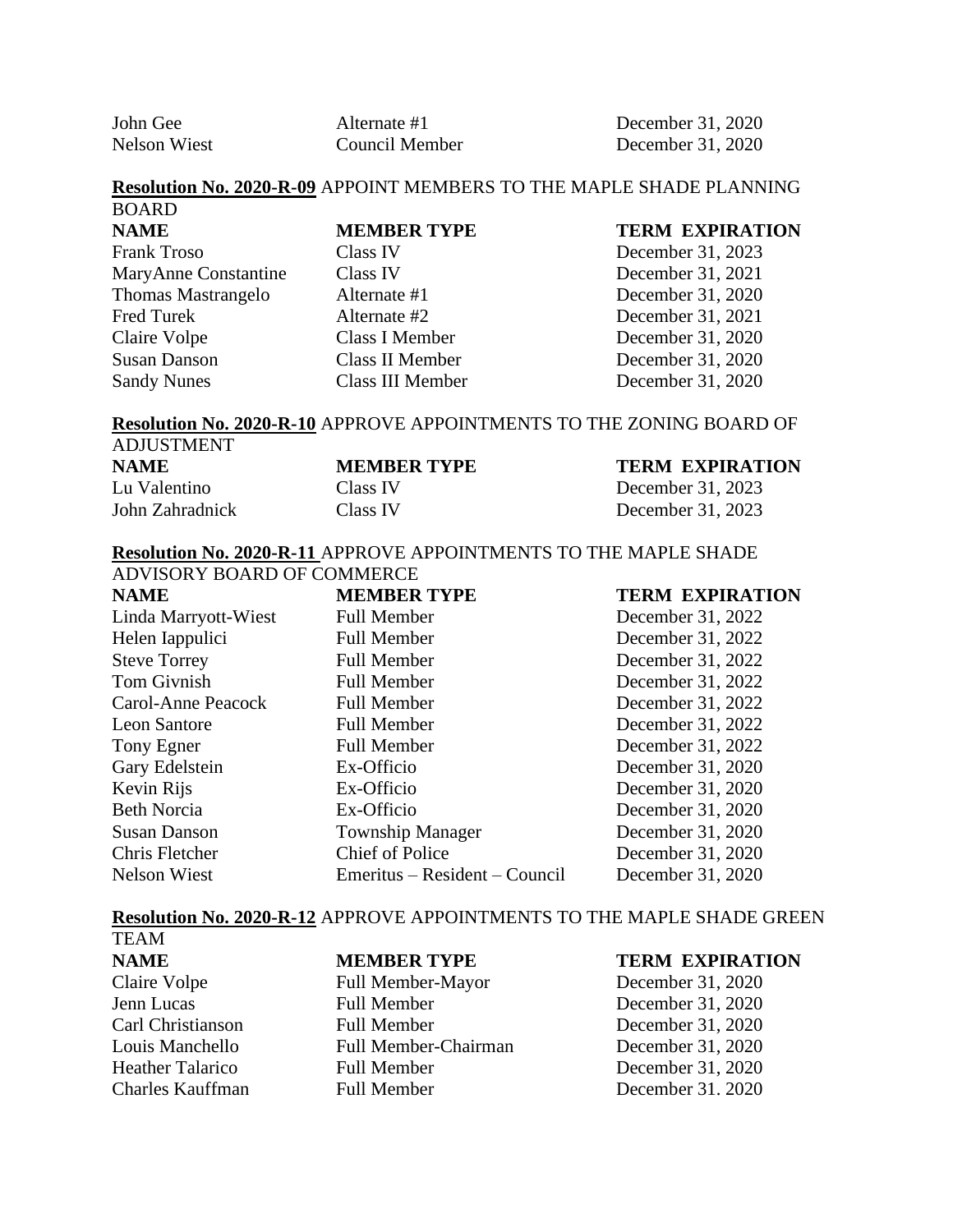Rick Winter Full Member December 31, 2020 Susan Danson Township Manager December 31, 2020 Kevin Rijs Community Development Director December 31, 2020 Planning Board Engineer December 31, 2020

**Resolution No. 2020-R-13** APPOINTING THE TOWNSHIP MANAGER TO THE PROFESSIONAL MUNICIPAL MANAGEMENT JOINT INSURANCE FUND AND CLAIRE VOLPE AS ALTERNATE FOR 2020

**Resolution No. 2020-R-14** DESIGNATE TOWNSHIP MANAGER AS PUBLIC AGENCY COMPLIANCE OFFICER FOR 2020

**Resolution No. 2020-R-15** SET INTEREST RATE AND GRACE PERIOD AND YEAR-END PENALTY FOR OVERDUE TAXES AND UTILITY FEES

**Resolution No. 2020-R-16** APPOINT CHRISTINE TAYLOR AS MUNICIPAL TAX SEARCH OFFICER FOR 2020

**Resolution No. 2020-R-17** AUTHORIZE TAX ASSESSOR TO FILE APPEALS, OMITTED AND ADDED ASSESSMENT APPEALS AND ROLLBACK COMPLAINTS WITH THE BURLINGTON COUNTY BOARD OF TAXATION

**Resolution No. 2020-R-18** AUTHORIZE TOWNSHIP TAX COLLECTOR AND DEPUTY TAX COLLECTOR TO FILE PROOFS OF CLAIM WITH THE UNITED STATES BANKRUPTCY COURT WITH RESPECT TO VARIOUS BANKRUPTCIES

**Resolution No. 2020-R-19** AUTHORIZES THE CANCELING OF TAX BALANCES UNDER \$10.00

**Resolution No. 2020-R-20** AUTHORIZE TAX COLLECTOR AND/OR DEPUTY COLLECTOR TO MAKE ROUTINE ADJUSTMENTS OF UTILITY ACCOUNTS AND REFUND DUPLICATE PAYMENTS

**Resolution No. 2020-R-21** AUTHORIZE THE ASSESSMENT OF \$100.00 FEE FOR DUPLICATE TAX SALE CERTIFICATES

**Resolution No. 2020-R-22** AUTHORIZE TAX COLLECTOR AND/OR DEPUTY TAX COLLECTOR TO TRANSFER ERRONEOUS TAX PAYMENTS WITH PROPER DOCUMENTATION TO THE CORRECT ACCOUNT AND REFUND DUPLICATE **PAYMENTS** 

**Resolution No. 2020-R-23** DESIGNATE TAX COLLECTOR AND/OR DEPUTY TAX COLLECTOR AS SIGNATORIES FOR TAX TITLE LIEN ACCOUNT